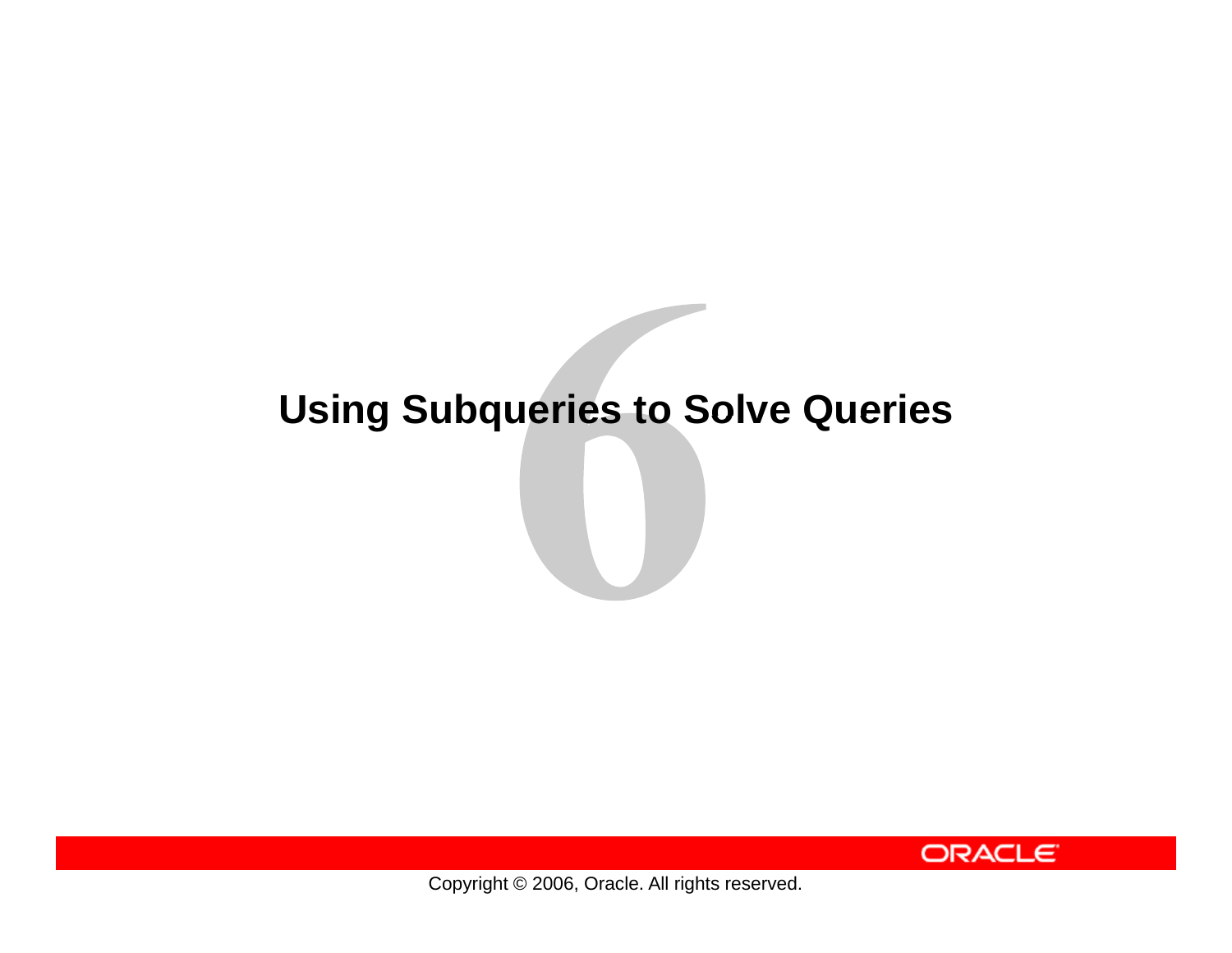# **Objectives**

After completing this lesson, you should be able to do the **following:**

- $\bullet$ **Define subqueries**
- $\bullet$  **Describe the types of problems that subqueries can solve**
- $\bullet$ **List the types of subqueries**
- $\bullet$ **Write single-row and multiple-row subqueries**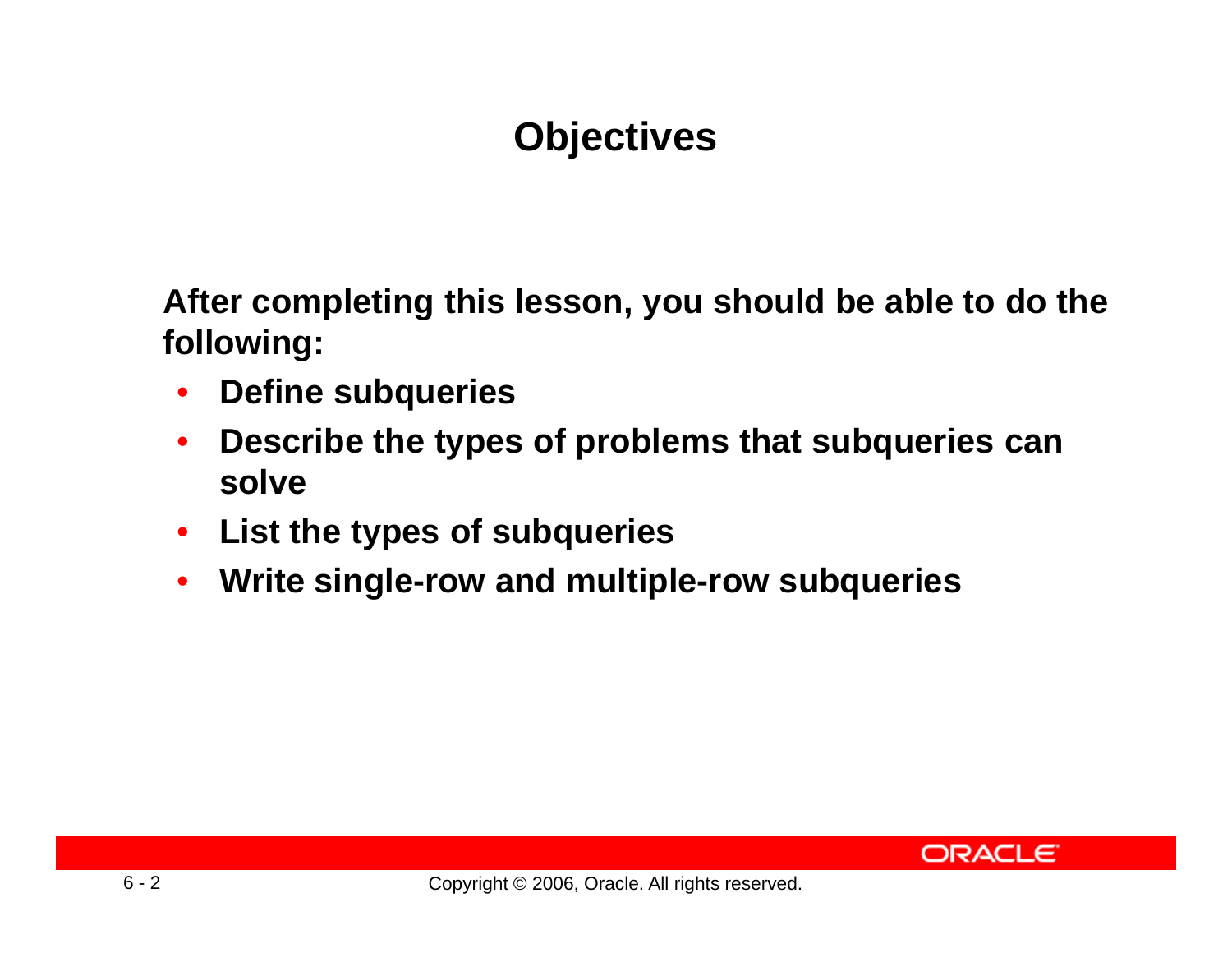## **Using a Subquery t S l P bl to Solve a Problem**

**Who has <sup>a</sup> salary greater than Abel's?**



**ORACLE**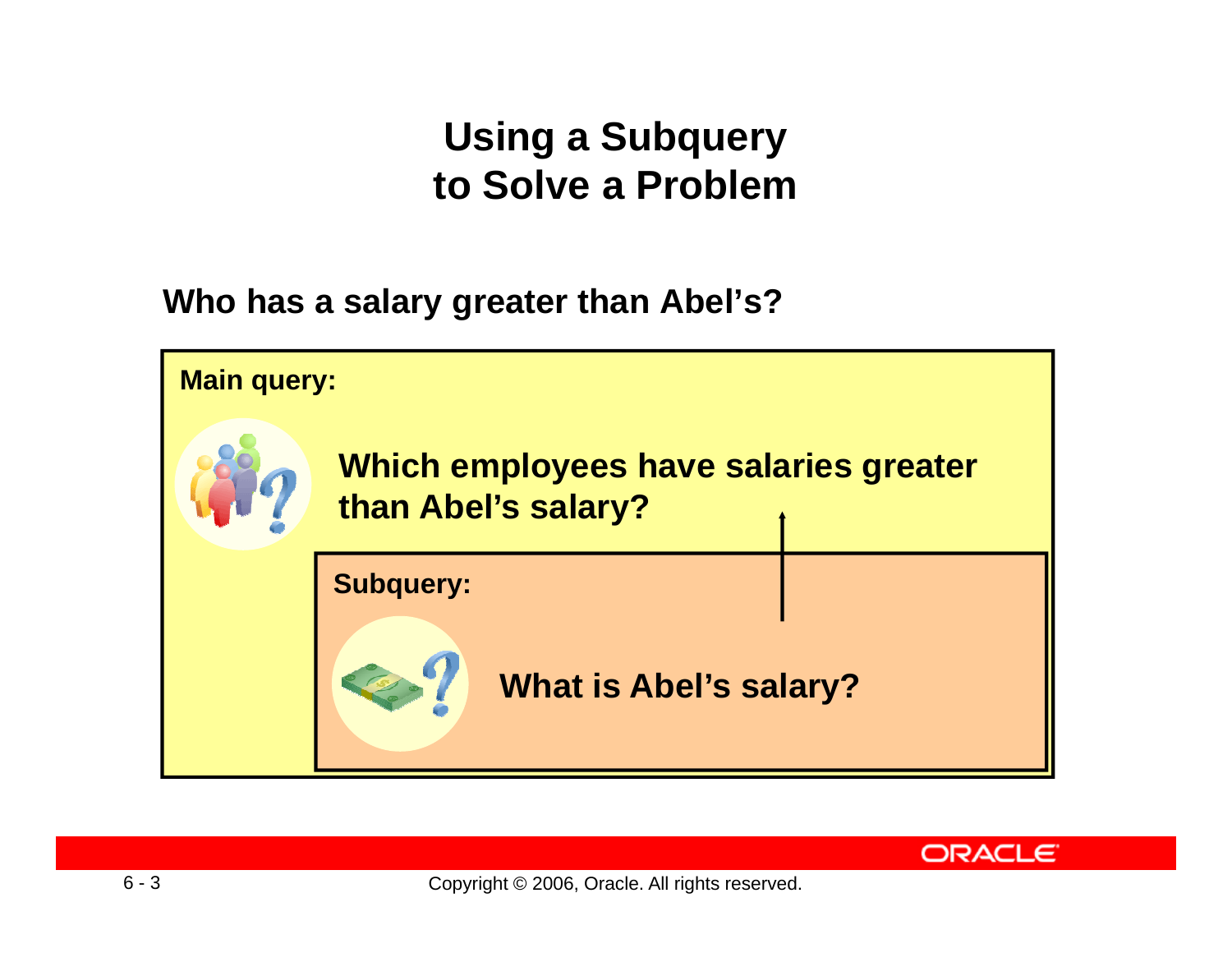# **Subquery Syntax**

| <b>SELECT</b> | select list   |                        |                        |  |
|---------------|---------------|------------------------|------------------------|--|
| <b>FROM</b>   | table         |                        |                        |  |
| <b>WHERE</b>  | expr operator |                        |                        |  |
|               |               | (SELECT<br><b>FROM</b> | select list<br>table); |  |

- $\bullet$  **The subquery (inner query) executes once before the main query (outer query) query).**
- $\bullet$  **The result of the subquery is used by the main query.**

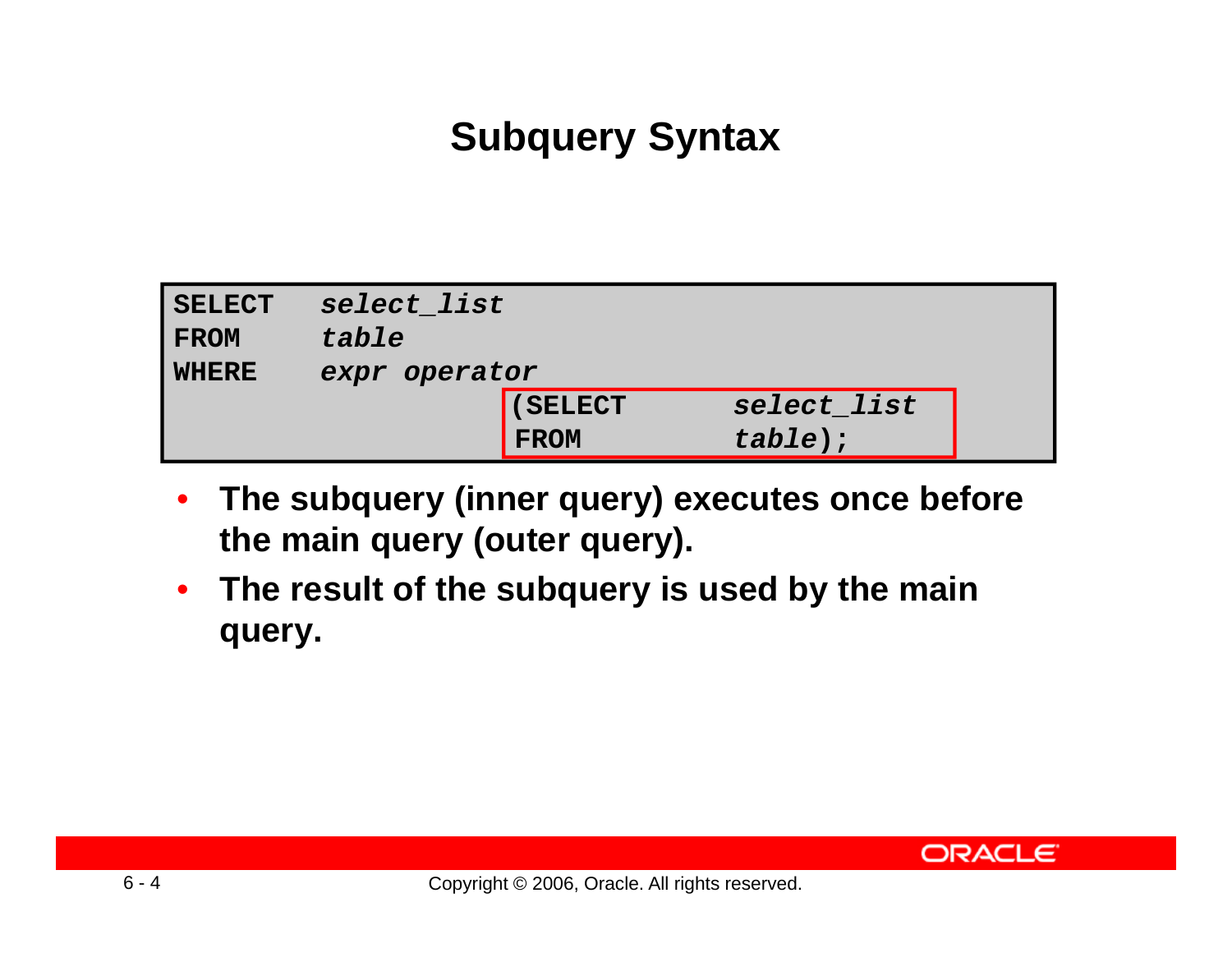# **Using a Subquery**

| <b>FROM</b><br><b>WHERE</b>                                | employees<br>salary > | SELECT last_name, salary |
|------------------------------------------------------------|-----------------------|--------------------------|
| (SELECT salary<br>employees<br><b>FROM</b><br><b>WHERE</b> |                       | $last name = 'Abel')$ ;  |

| <b>LAST NAME</b> | <b>SALARY</b> |
|------------------|---------------|
| King             | 24000         |
| Kochhar          | 17000         |
| De Haan          | 17000         |
| <b>Hartstein</b> | 13000         |
| Higgins          | 12000         |

**ORACLE**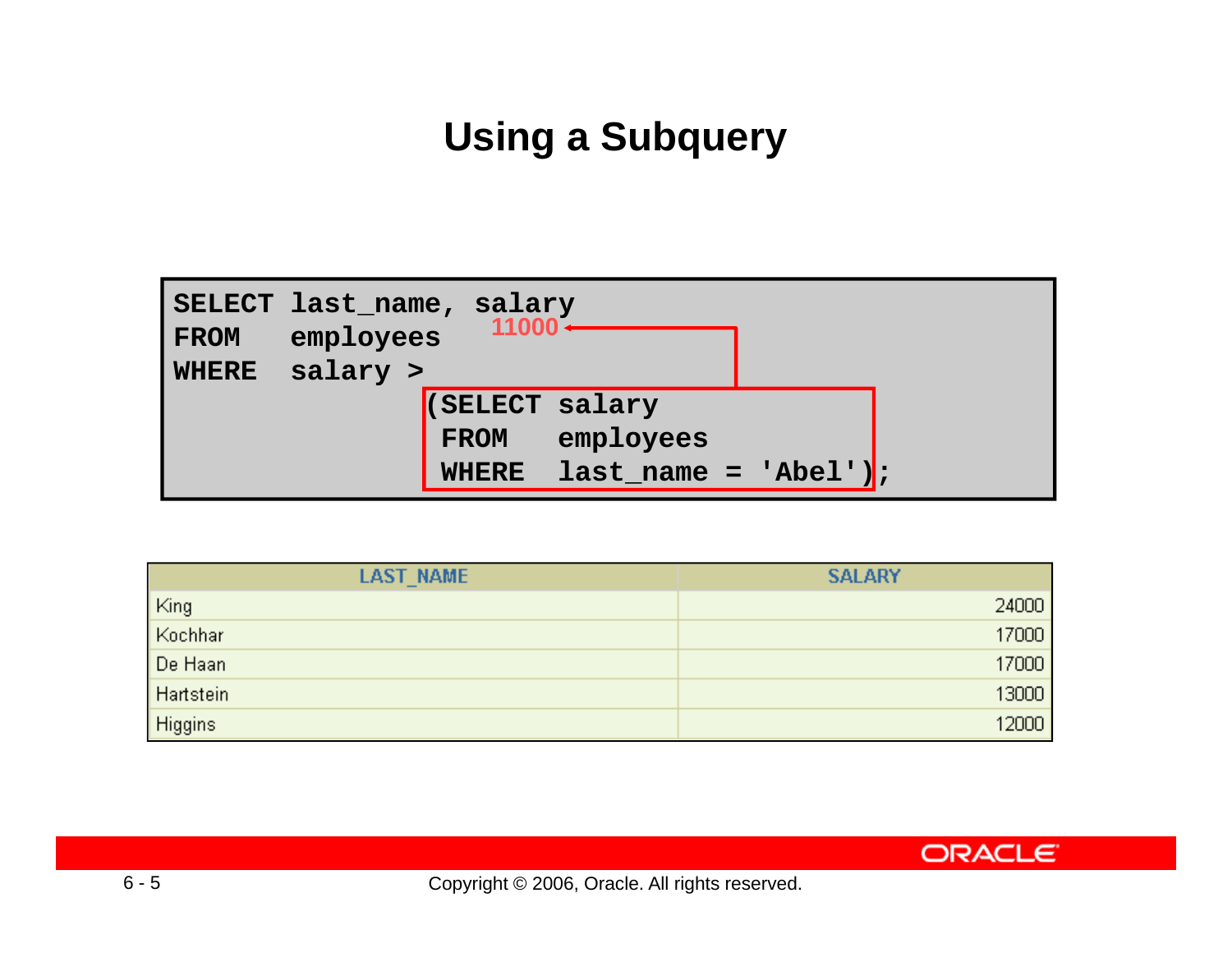### **Guidelines for Using Subqueries**

- •**Enclose subqueries in parentheses parentheses.**
- • **Place subqueries on the right side of the comparison condition.**
- **The ORDER BY clause in the subquery is not needed unless you are performing Top-N analysis.**
- $\bullet$  **Use single -row operators with single row -row subqueries, and use multiple-row operators with multiple-row subqueries.**

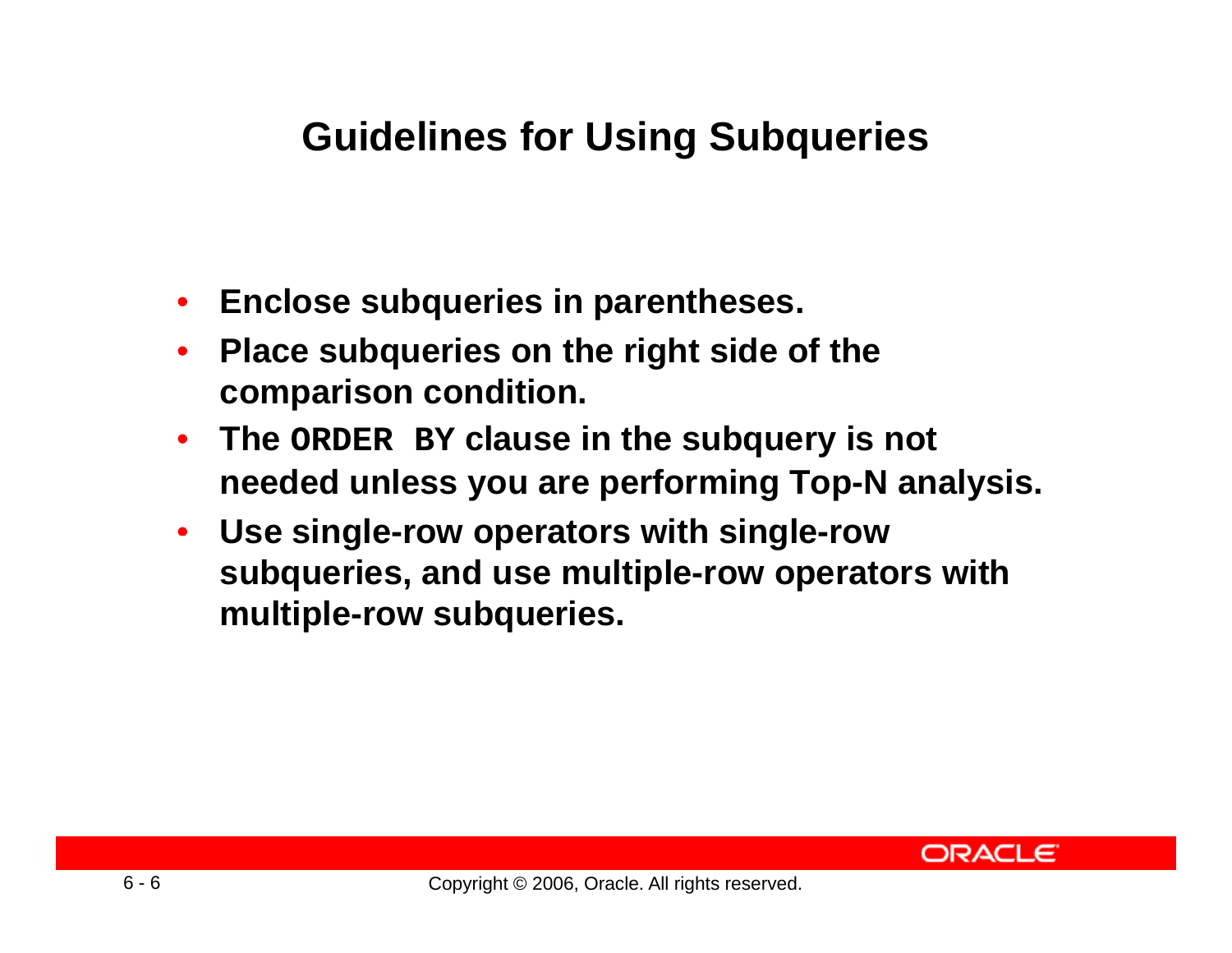# **Types of Subqueries**

 $\bullet$ **Single-row subquery** 



 $\bullet$ **Multiple-row subquery**



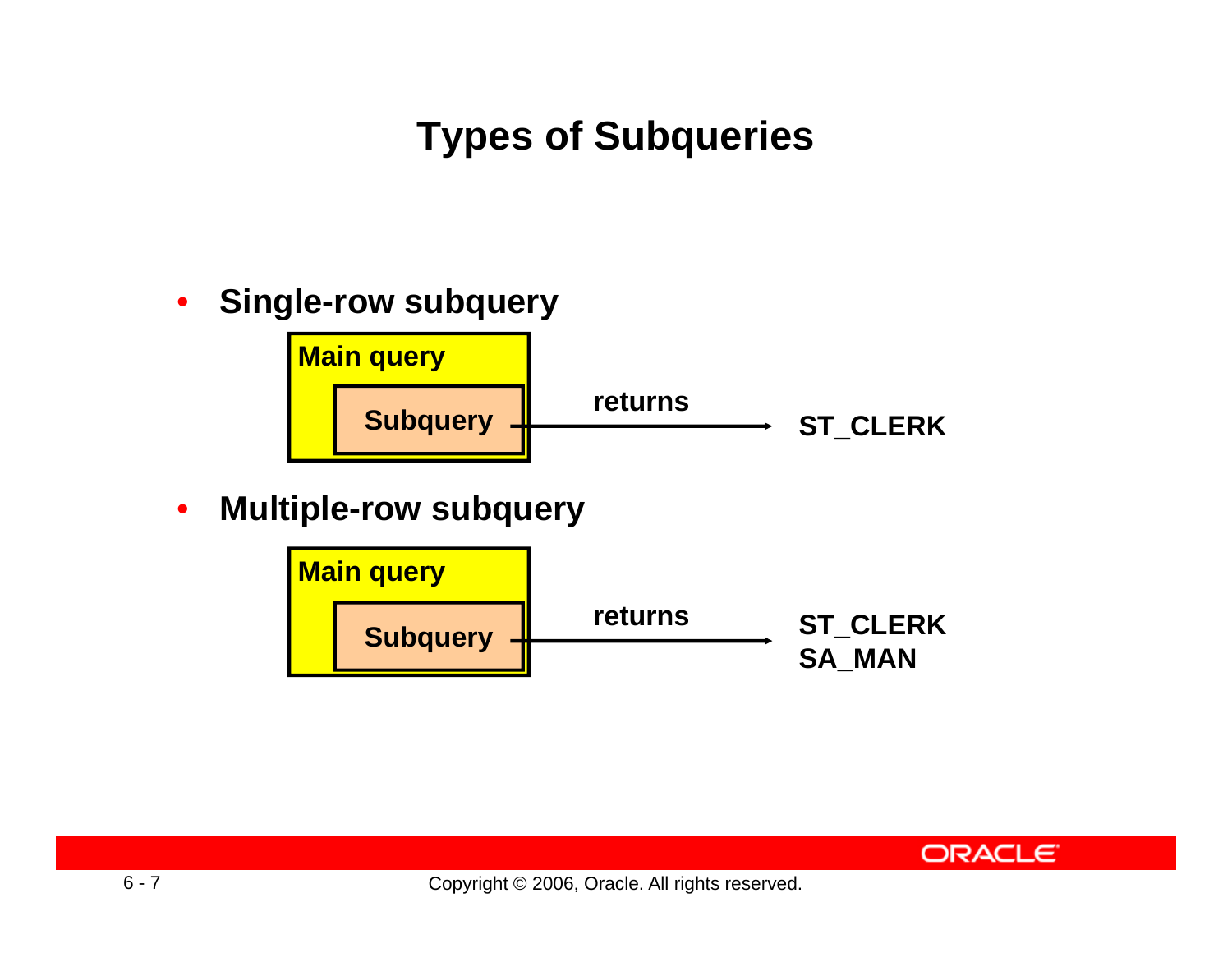## **Single-Row Subqueries**

- $\bullet$ **Return only one row**
- $\bullet$ **Use single-row comparison operators**

| <b>Operator</b> | <b>Meaning</b>                  |
|-----------------|---------------------------------|
|                 | <b>Equal to</b>                 |
| $\geq$          | <b>Greater than</b>             |
| $>=$            | <b>Greater than or equal to</b> |
| <               | <b>Less than</b>                |
| $\leq$          | Less than or equal to           |
| <>              | Not equal to                    |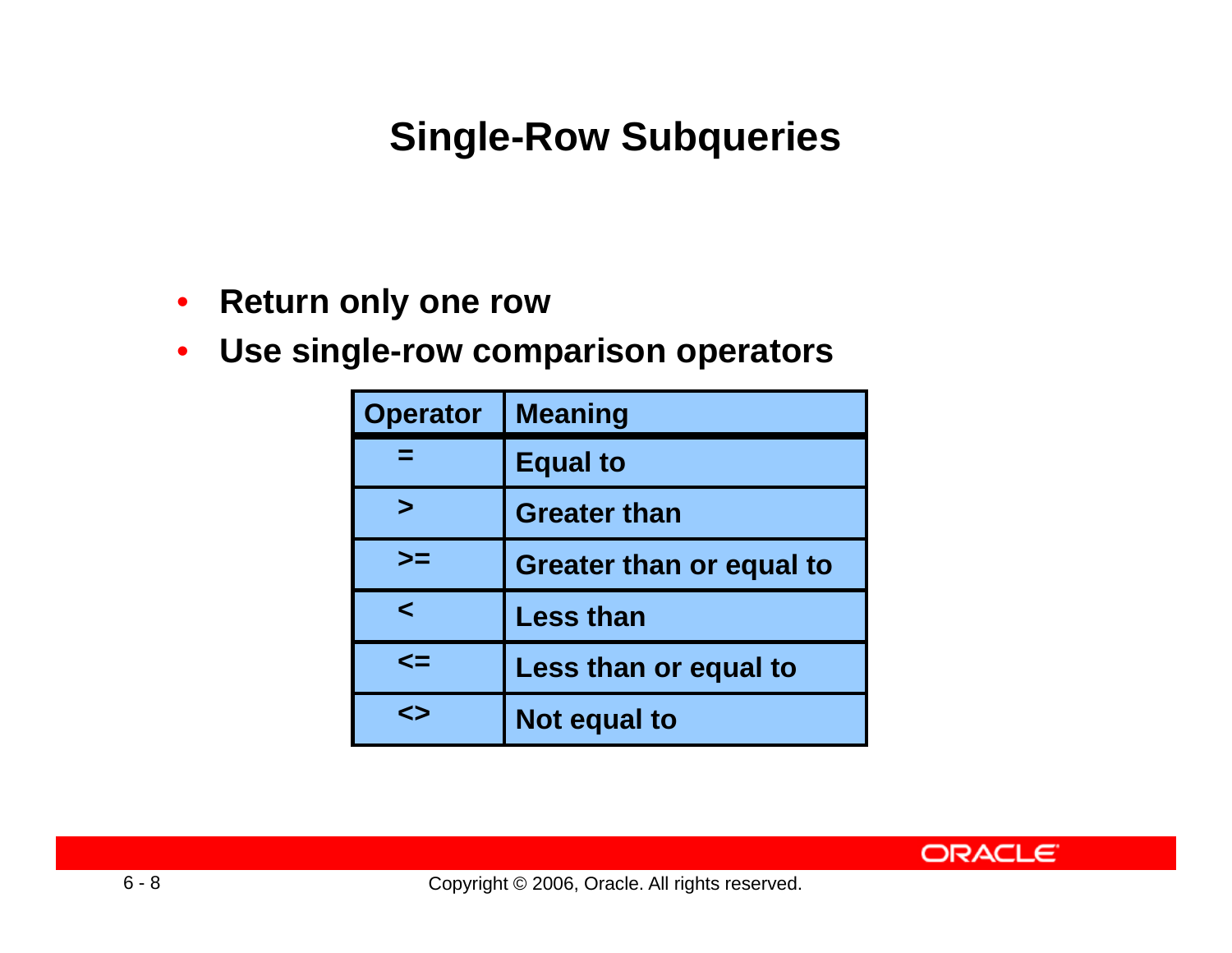#### **Executing Single-Row Subqueries**



| <b>NAME</b><br><b>AST</b><br>$\overline{\phantom{0}}$ | JOB.<br>$\overline{\phantom{0}}$ | <b>SALARY</b> |
|-------------------------------------------------------|----------------------------------|---------------|
| Rajs                                                  | CLERK<br>و ایران<br><b>ت</b> ا   | 3500          |
| Davies                                                | _ERK<br>ı.                       | 3100          |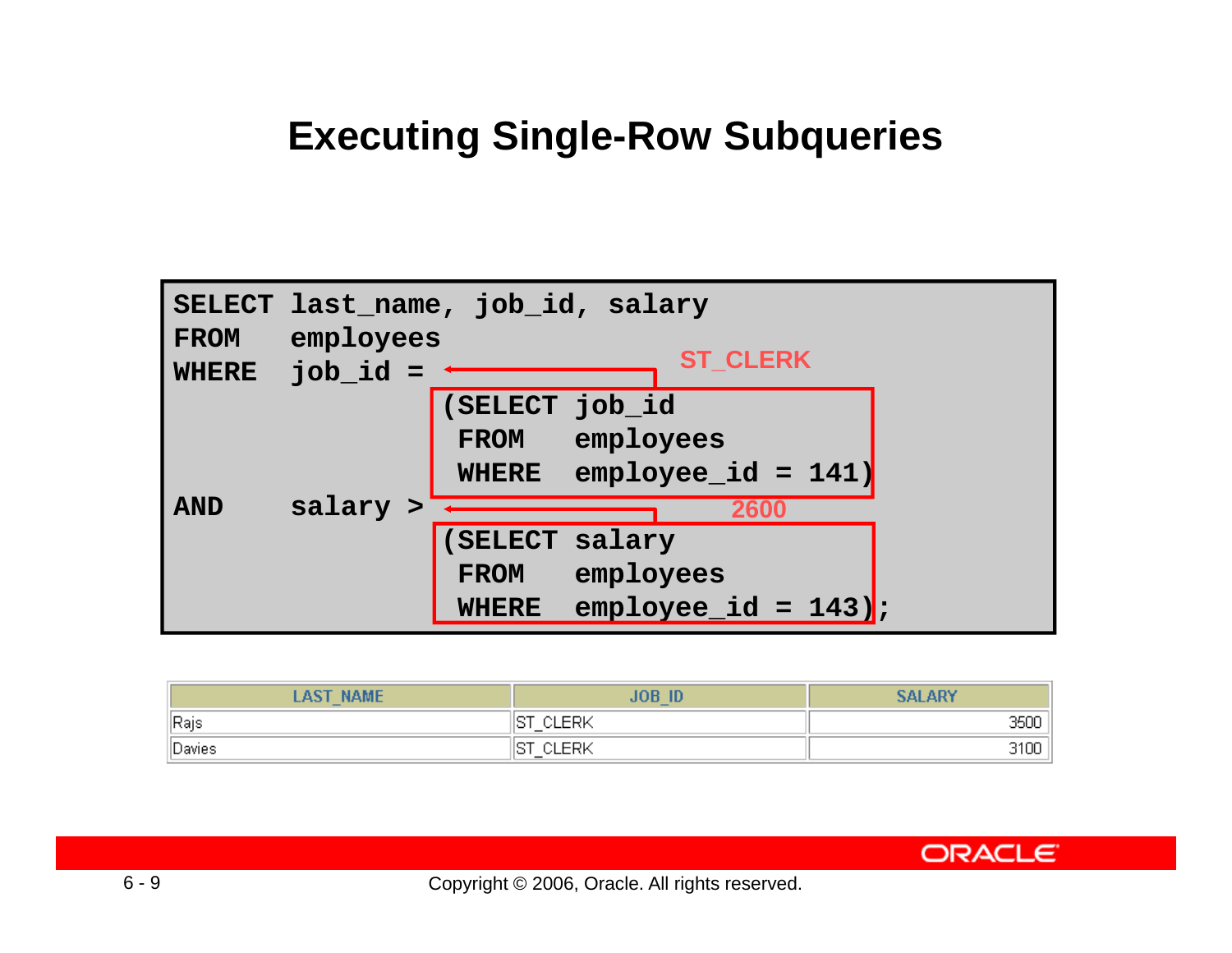## **Using Group Functions in a Subquery**



| .<br><b>AST</b><br>۹AN<br>чина<br>$\overline{\phantom{0}}$ | IOR <sup>1</sup><br>ID.<br>$\overline{\phantom{0}}$ | <b>ADY</b> |
|------------------------------------------------------------|-----------------------------------------------------|------------|
| Vargas                                                     | CLERK<br>∣ ∪ ∣                                      | 2500       |

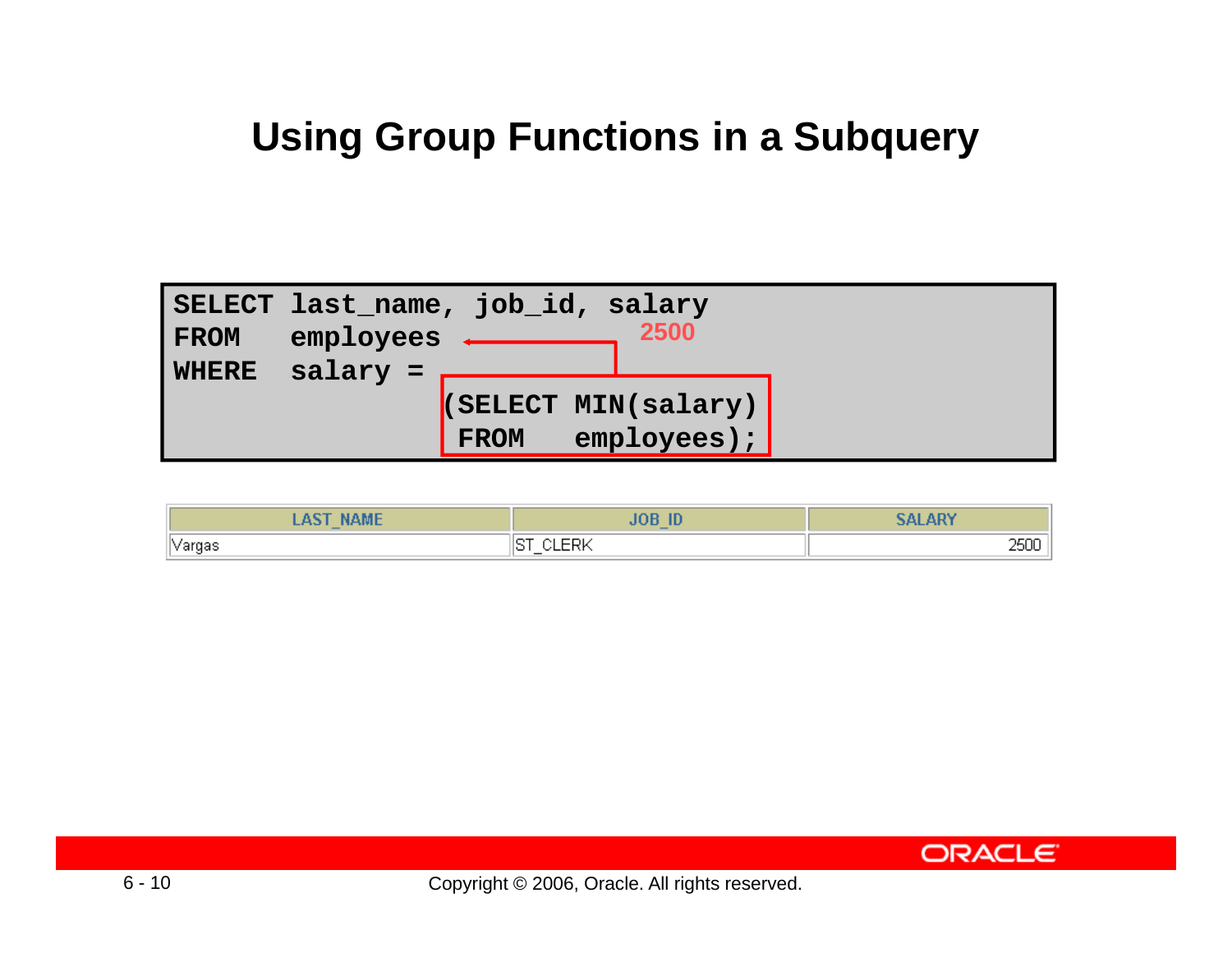#### **The HAVING Clause with Subqueries**

- •**The Oracle server executes subqueries first first.**
- • **The Oracle server returns results into the HAVINGclause of the main query.**



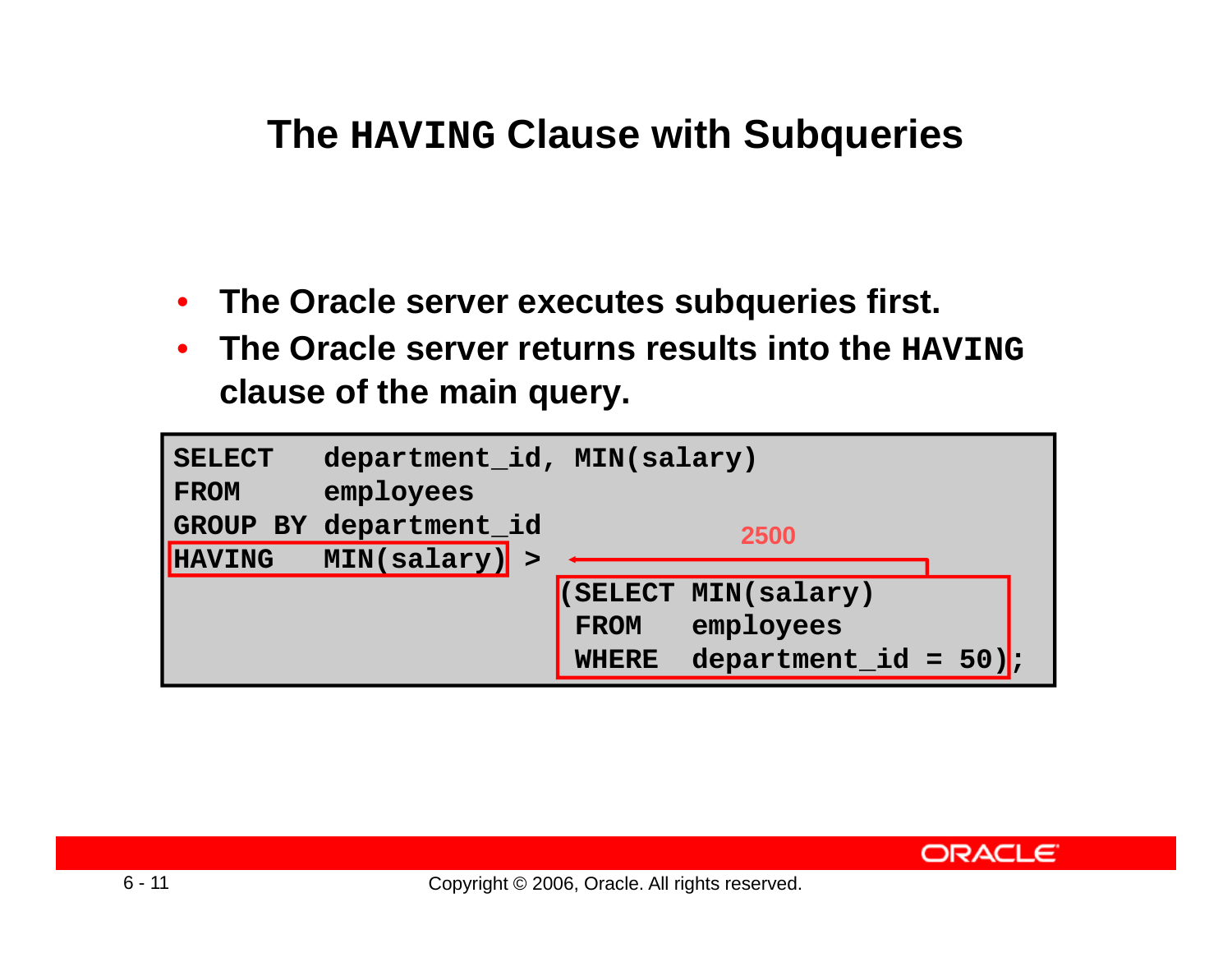#### **What Is Wrong with This Statement?**





**Single-row operator with multiple-row subquery**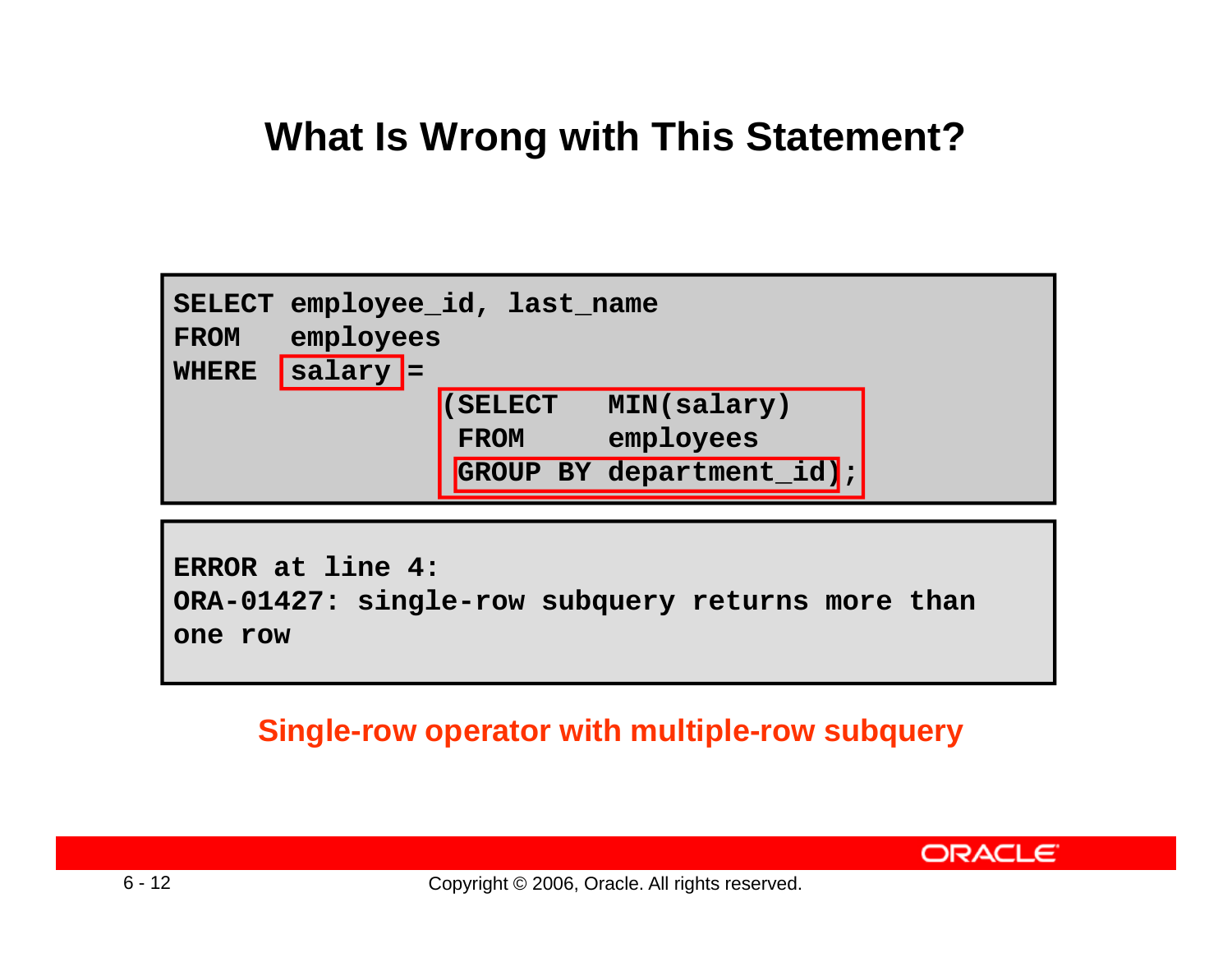#### **Will This Statement Return Rows?**

| <b>FROM</b><br><b>WHERE</b> | SELECT last_name, job_id<br>employees<br>job_id = |                                               |                                      |  |  |
|-----------------------------|---------------------------------------------------|-----------------------------------------------|--------------------------------------|--|--|
|                             |                                                   | (SELECT job_id<br><b>FROM</b><br><b>WHERE</b> | employees<br>$last_name = 'Haas')$ ; |  |  |

**no rows selected**

#### **Subquery returns no values.**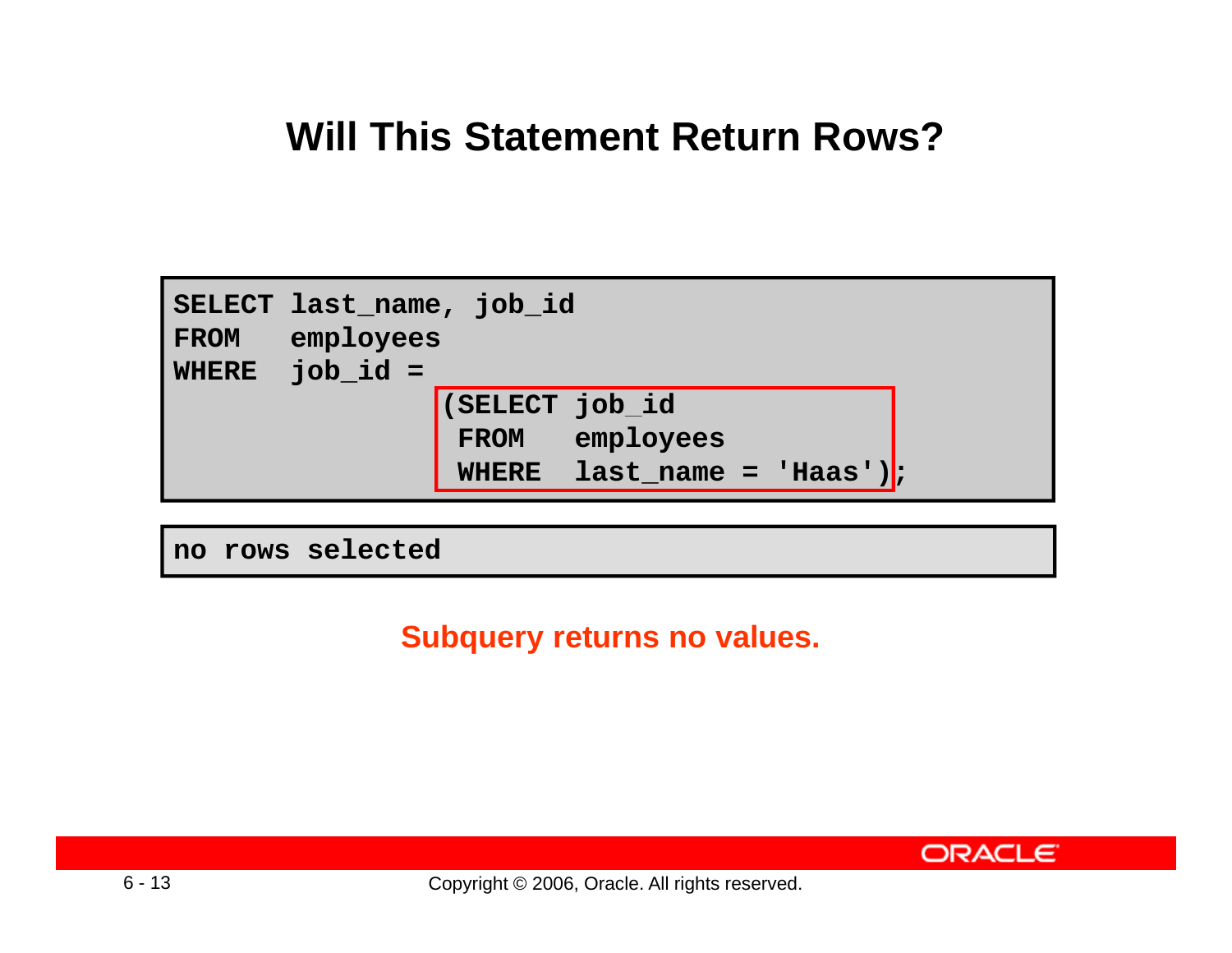## **Multiple-Row Subqueries**

- $\bullet$ **Return more than one row**
- $\bullet$ **Use multiple-row comparison operators**

| <b>Operator</b> | <b>Meaning</b>                                                  |
|-----------------|-----------------------------------------------------------------|
| IN              | Equal to any member in the list                                 |
| <b>ANY</b>      | Compare value to each value returned by the<br>subquery         |
| <b>ALL</b>      | <b>Compare value to every value returned by</b><br>the subquery |

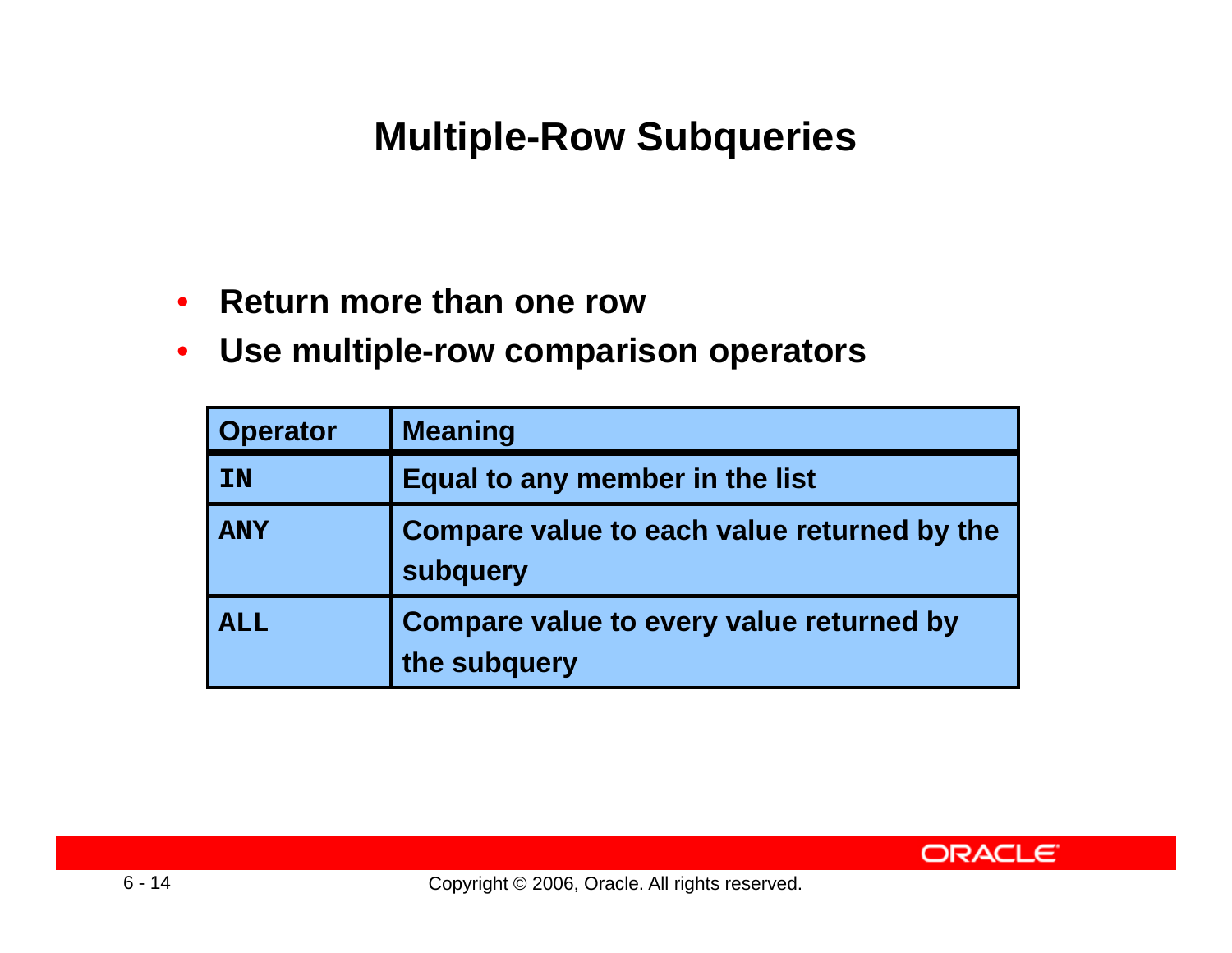## **Using the ANY Operator i M lti l R Sb i in Multiple-Row Subqueries**

|              |                               | SELECT employee_id, last_name, job_id, salary |
|--------------|-------------------------------|-----------------------------------------------|
| <b>FROM</b>  | employees                     | 9000, 6000, 4200                              |
| <b>WHERE</b> | salary < ANY                  |                                               |
|              |                               | (SELECT salary                                |
|              |                               | employees<br><b>FROM</b>                      |
|              |                               | $job id = 'IT PROG')$<br><b>WHERE</b>         |
| <b>AND</b>   | job id $\langle$ > 'IT PROG'; |                                               |

| <b>EMPLOYEE ID</b><br>LAST NAME |             | <b>JOB ID</b>        | <b>SALARY</b> |
|---------------------------------|-------------|----------------------|---------------|
| 124   Mourgos                   |             | ST MAN               | 5800          |
|                                 | 141   Rajs  | ST CLERK             | 3500          |
|                                 | 142 Davies  | $\parallel$ ST CLERK | 3100          |
|                                 | 143   Matos | ST CLERK             | 2600          |
| 144 ∥∀argas                     |             | ST CLERK             | 2500          |

**…**

10 rows selected.

**ORACLE**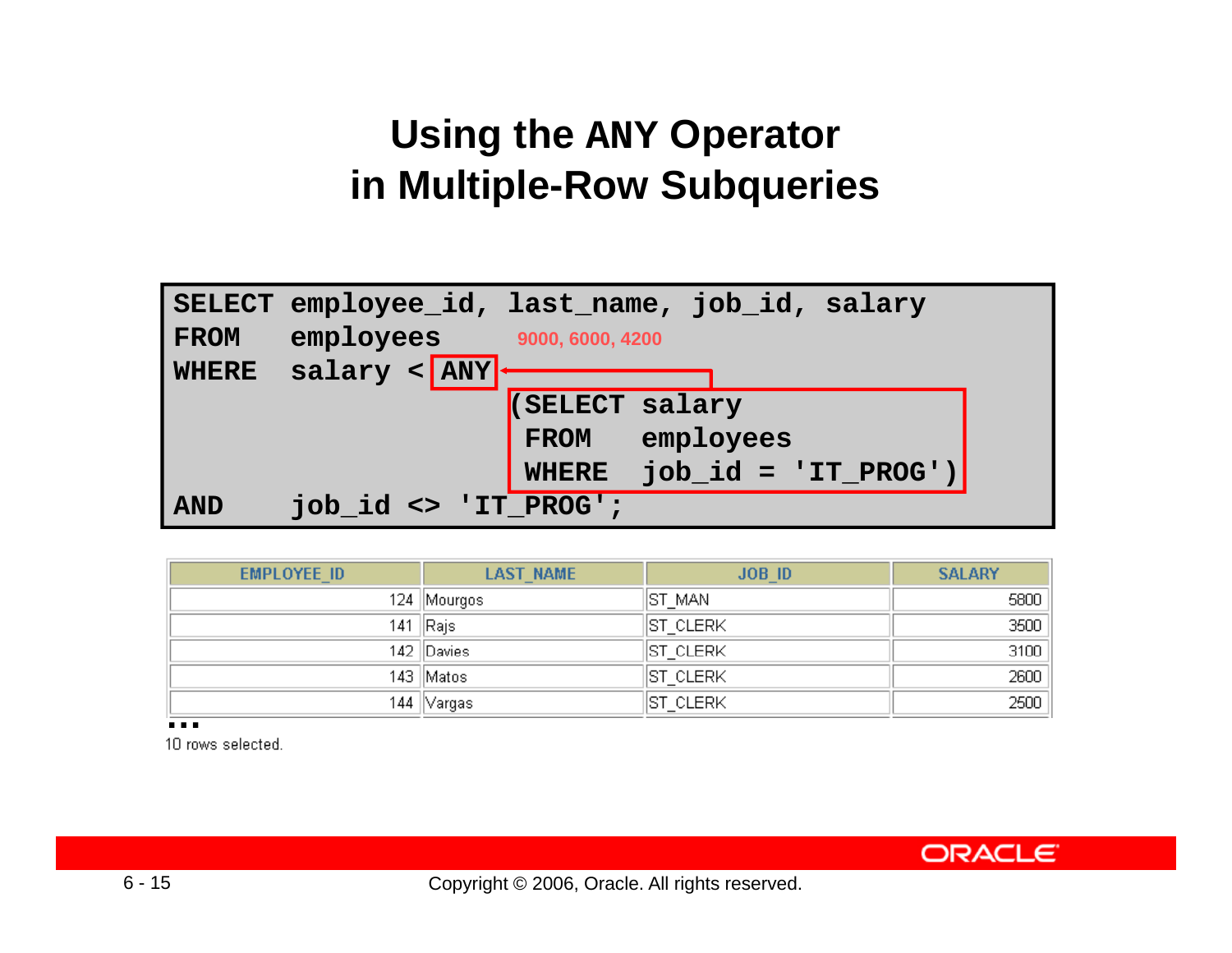## **Using the ALL Operator i M lti l R Sb i in Multiple-Row Subqueries**

|             | SELECT employee_id, last_name, job_id, salary |                  |           |                     |  |
|-------------|-----------------------------------------------|------------------|-----------|---------------------|--|
| <b>FROM</b> | employees                                     | 9000, 6000, 4200 |           |                     |  |
| WHERE       | salary < ALL                                  |                  |           |                     |  |
|             |                                               | (SELECT salary   |           |                     |  |
|             |                                               | <b>FROM</b>      | employees |                     |  |
|             |                                               | <b>WHERE</b>     |           | job_id = 'IT_PROG') |  |
| AND         | job id $\langle$ > 'IT PROG';                 |                  |           |                     |  |

| <b>EMPLOYEE ID</b> | LAST NAME        | <b>JOB ID</b> | <b>SALARY</b> |
|--------------------|------------------|---------------|---------------|
| 141                | $\parallel$ Rajs | IST CLERK     | 3500          |
|                    | 142 Davies       | ST CLERK      | 3100          |
|                    | 143   Matos      | ST CLERK      | 2600          |
|                    | 144   Vargas     | IST CLERK     | 2500          |

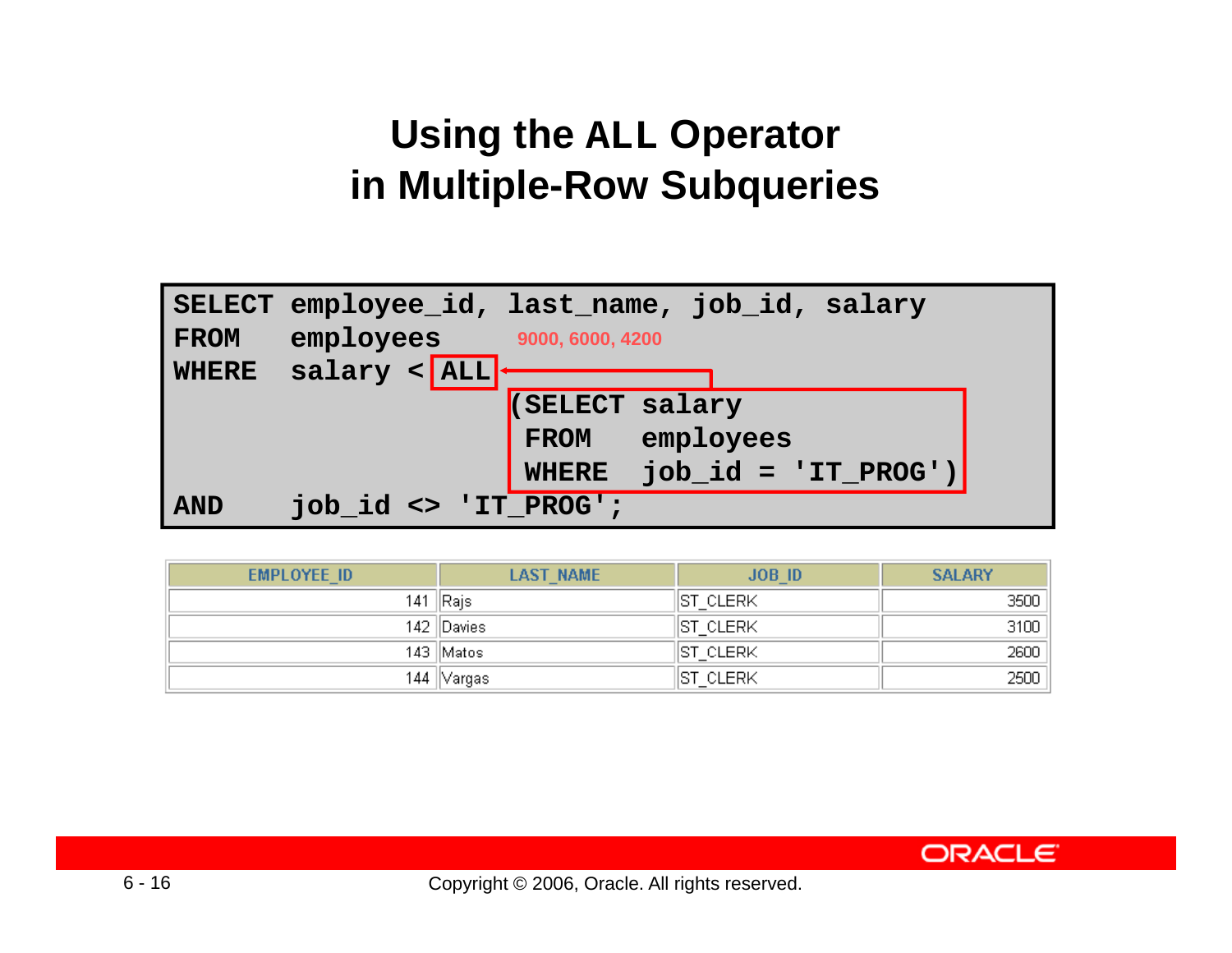#### **Null Values in a Subquery**

| <b>FROM</b><br><b>WHERE</b> | SELECT emp.last name<br>employees emp<br>emp.employee_id NOT IN | <b>FROM</b> | (SELECT mgr.manager_id<br>employees mgr); |
|-----------------------------|-----------------------------------------------------------------|-------------|-------------------------------------------|
|                             | no rows selected                                                |             |                                           |

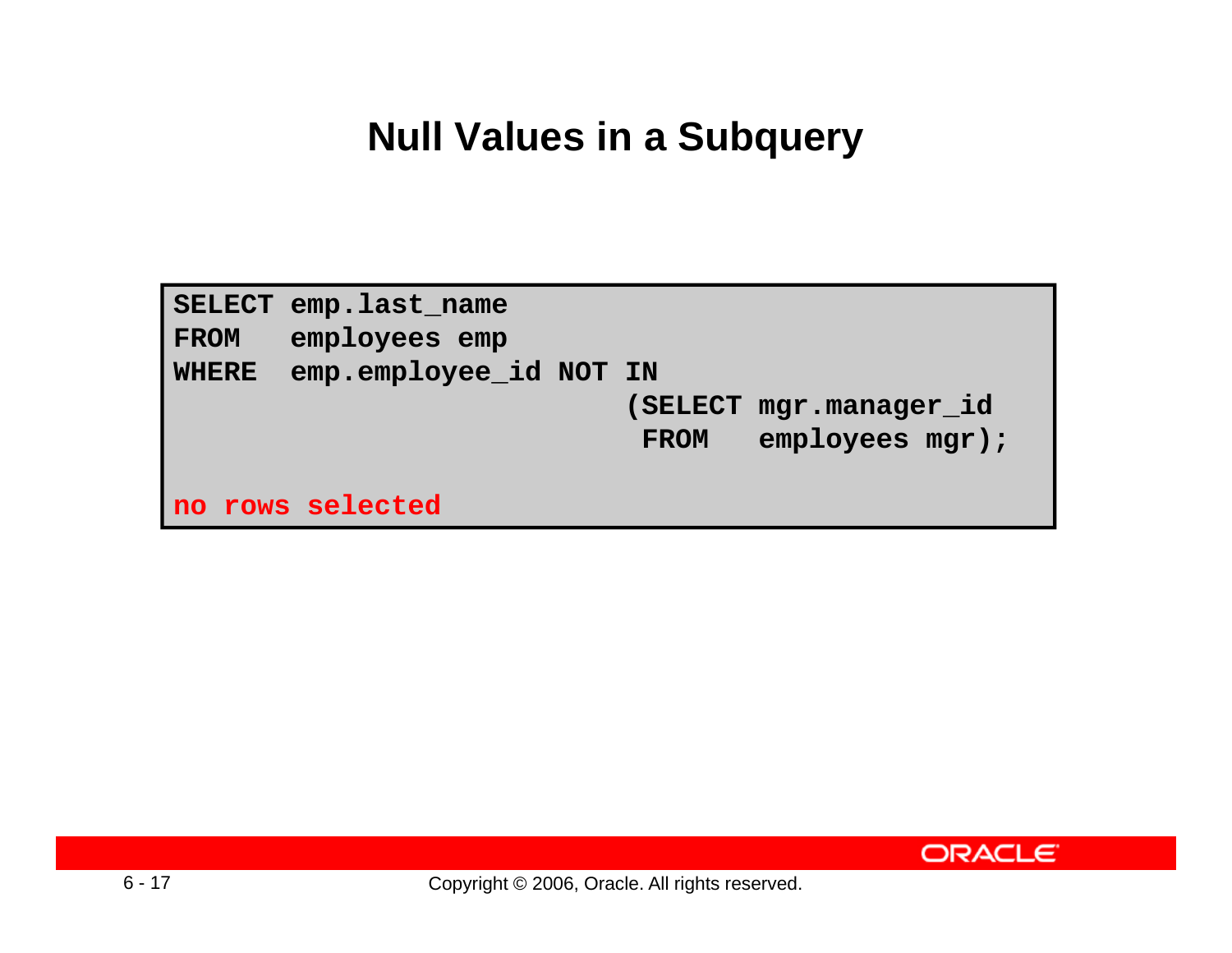